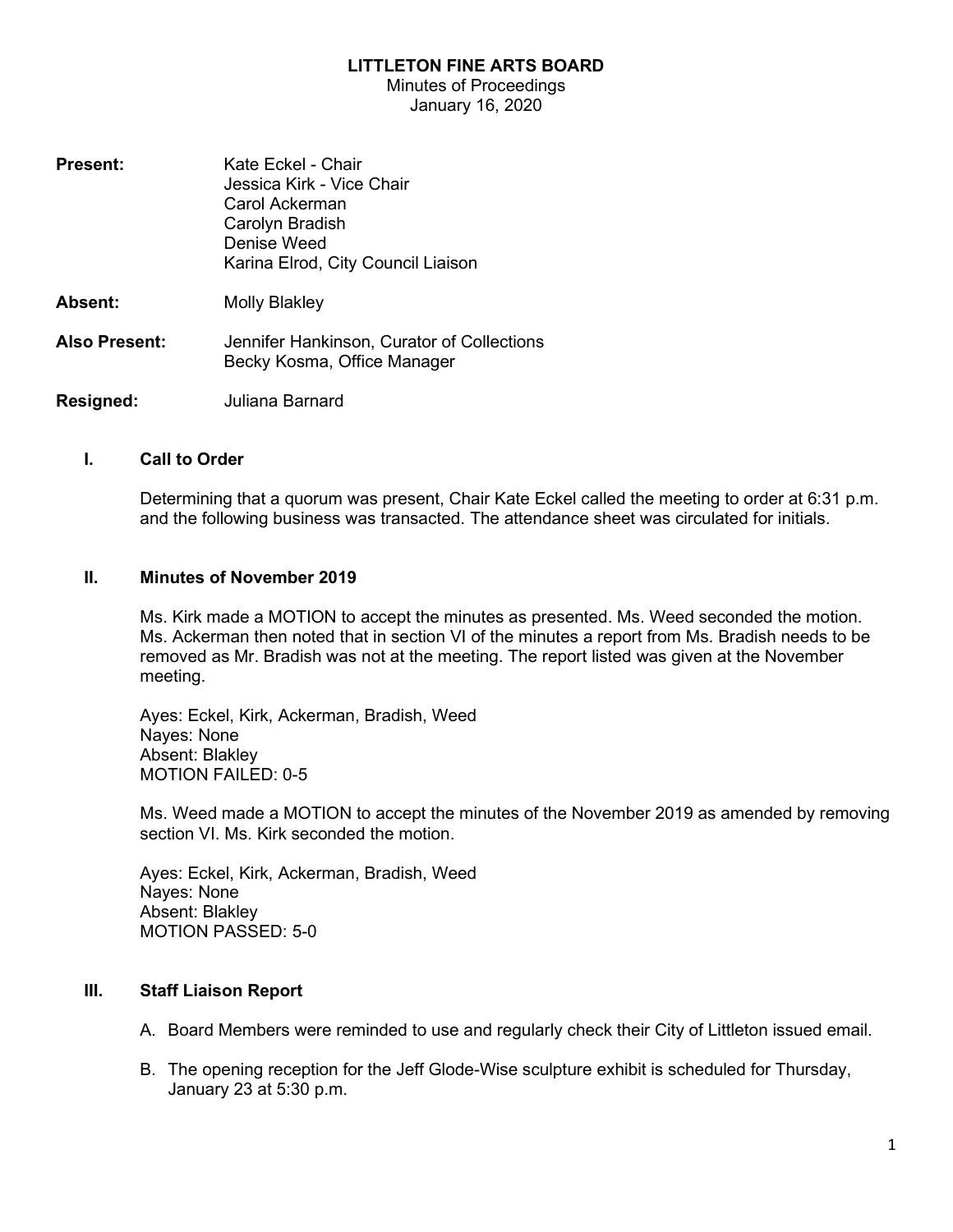- C. The next Fine Arts Board meeting is scheduled for February 20 at 6:30 p.m.
- D. Artists selected for this year's Eye of the Camera exhibit will be dropping off work on Thursday, March 5 between 3 p.m. and 7 p.m. Ms. Hankinson asked for volunteers to help receive the artwork.

Ms. Elrod arrived at 6:37 p.m. and was welcomed.

- E. Ms. Hankinson reviewed the Board's 2020 budget. Unfortunately, conservation funds from 2019 budget were not able to be encumbered as planned. City Council did increase the conservation fund for 2020 which will allow work to be done on the Michelle Lamb mural. The 2020 acquisition budget was set at \$50,000. The entirely of this amount is expected to be used for the Littleton Fire and Rescue commemorative piece. The \$5,000 the Board normally receives was not granted.
- F. Ms. Barnard has resigned from the Fine Arts Board.

# IV. City Council Liaison Report

- A. Ms. Elrod was again welcomed to the meeting as the newly appointed City Council Liaison. Board Members introduced themselves to Ms. Elrod. Ms. Elrod then introduced herself to the Board and gave a brief background of her experience.
- B. Ms. Elrod announced that City Council has approved the formation of the Littleton Arts & Culture Commission (LACC). This committee has been formed to bring broader arts and culture ideas to life. Appointments to LACC will be made on January 20 and will comprise of members across several different sectors. Ms. Eckel has been nominated to represent the Fine Arts Board.
- C. The Envision Comp Plan conflicts with some current codes. Council is working to resolve those issues.

# VI. Committee Reports

SSP&RD Art Committee

Ms. Bradish reported that the SSP&RD Art Committee met with the selected artist to fine tune pieces for the new SSP&RD recreation center. With no pressing business, SSP&RD Art Committee has canceled the January meeting.

# VII. Old Business

Ms. Hankinson reported the location recommended by the Fine Arts Board for the Littleton Fire & Rescue commemorative artwork will need to be approved by City Officials and City Council. Once approved that information can be included in the RFP. Ms. Eckel asked if it would be appropriate to use social media to get the word out about the RFP. Ms. Hankinson will check. Ms. Weed requested language be included in the RFP to allow for an extension for submissions if applications fail to meet the Board's expectations. Ms. Elrod added that part of the intent of this project was to raise additional funds from the community, fire departments, and local organizations. Ms. Hankinson noted that any fundraising or donations could have a major impact on how the RFP is written. Ms. Weed and Ms. Bradish would both like to move forward with the RFP at this time with the idea of additional funds being used to enhance a core piece. Ms. Elrod encouraged Board